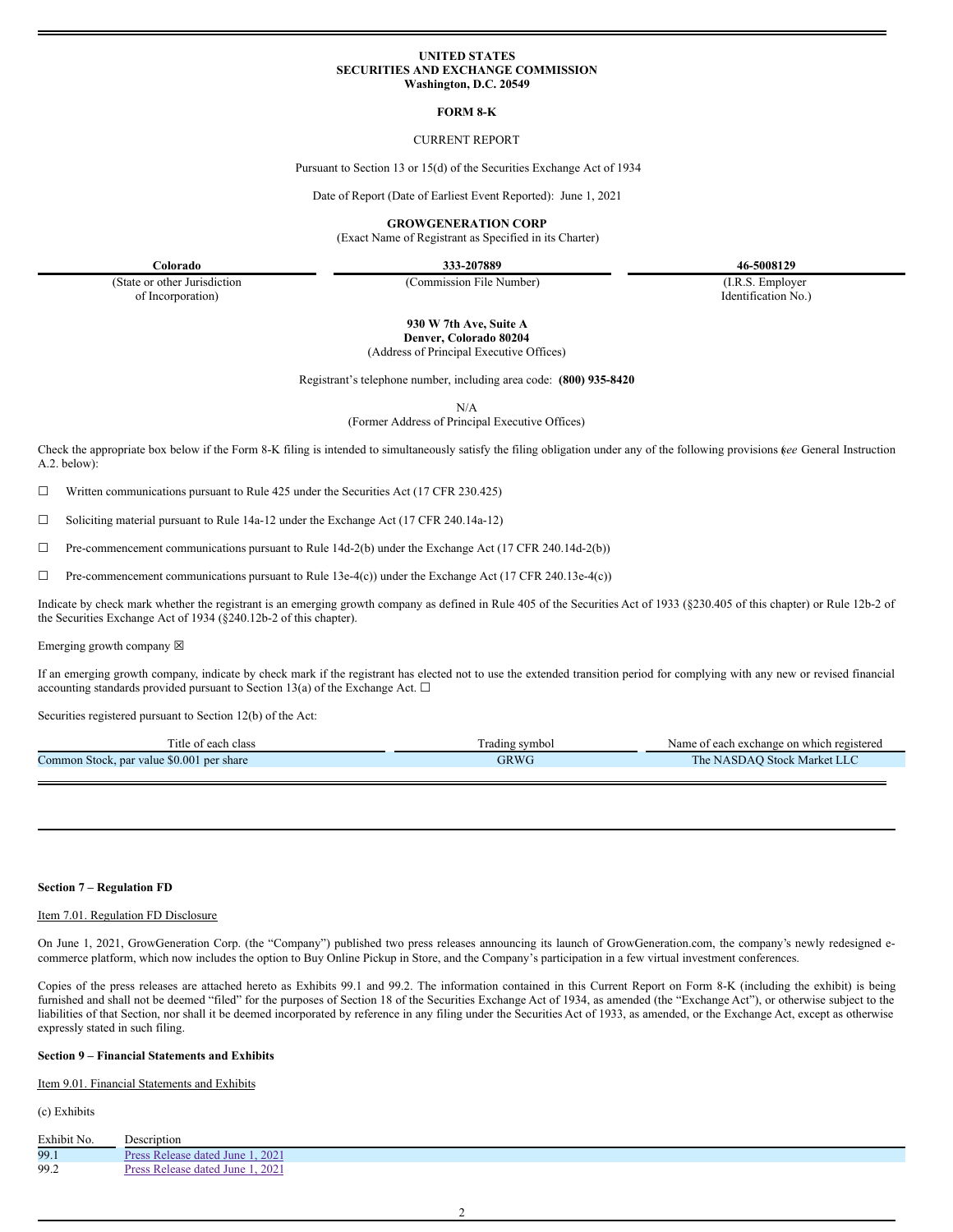# **SIGNATURES**

Pursuant to the requirements of the Securities Exchange Act of 1934, as amended, the Registrant has duly caused this report to be signed on its behalf by the undersigned thereunto duly authorized.

# Date: June 1, 2021 **GrowGeneration Corp.**

By:  $/s/Darren Lampert$ Name: Darren Lampert Title: Chief Executive Officer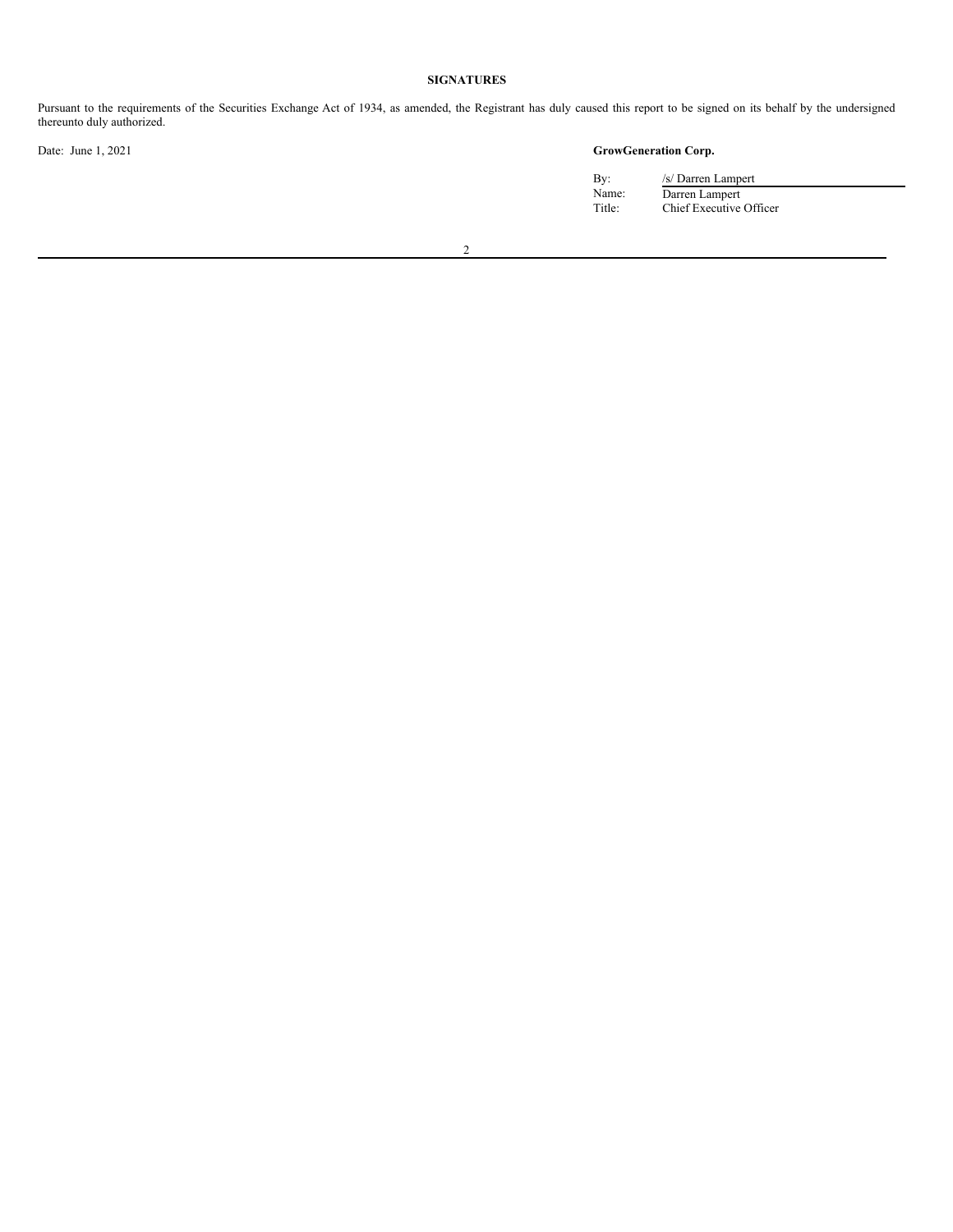### **GrowGeneration Launches E-Commerce Platform, Introduces Buy Online, Pick Up in Store**

<span id="page-2-0"></span>**Denver, CO, June 1, 2021** /PRNewswire/ -- GrowGeneration Corp. (NASDAQ: GRWG), ("GrowGen" or the "Company")the nation's largest chain of specialty hydroponic and organic garden centers, today announced the launch of GrowGeneration.com. The company's newly redesigned e-commerce platform now includes the option to Buy Online Pickup in Store (BOPIS). The BOPIS service will be available at select GrowGen locations.

GrowGeneration.com is a one-stop e-commerce destination for commercial and craft growers, with a robust inventory of over 10,000 products, ranging fromorganic nutrients and soils to advanced lighting technology. The newly designed website includes commercial account sign-ups with volume pricing; enhanced order tracking; a virtual garden center with product departments; and a GrowPro channel featuring educational and how-to content from grow specialists.

"We've seen a number of retail trends emerge – or accelerate – as a result of the global COVID-19 pandemic," said Tony Sullivan, GrowGen's COO. "More than ever, consumers want the ease and convenience of online shopping, but with the option to avoid shipping delays or charges by picking up at their local store. With GrowGeneration.com, we've created a streamlined online shopping experience and addressed consumer demand for in-store pick-up. Our goal is to improve our customer shopping experience nationwide, while increasing in-store and online revenue. We are very excited to kick off our omni-channel strategy with the launch of the new website."

Jeff Callison, Vice President of Digital Commerce, added, "The addition of Buy Online Pick Up in Store pushes us to the digital forefront of our industry. Our stores can now service a much larger footprint, with many of our rural online customers willing to travel up to 50-plus miles to pick up supplies."

Added Callison" The new website includes integrations with our ERP systems, personalized local store home pages, buy lists for customer inventory planning, a sophisticated quoting engine, question and answers tools for every product, video content channel called the GrowPro Channel, RMA tools for submitting and tracking returns, real-time online site customer service, and more.

US click-and-collect sales more than doubled in 2020 and will sustain double-digit growth rates through 2024, according to Insider Intelligence estimates. Click-and-collect was a key offering that provided peace of mind to shoppers trying to stay safe amid social distancing regulations and will likely remain popular as digital buyers opt for speed and convenience. By 2024, US click-and-collect sales are expected to reach \$140.96 billion. Over that same time period, click-and-collect buyers are expected to increase from 143.8 million people in 2020 to over 160 million in 2024."

### **About GrowGeneration Corp.:**

GrowGen owns and operates specialty retail hydroponic and organic gardening centers. Currently, GrowGen has 55 stores, which include 20 locations in California, 8 locations in Colorado, 7 locations in Michigan, 5 locations in Maine, 5 locations in Oklahoma, 2 locations in Nevada, 2 locations in Washington, 2 locations in Oregon, 1 location in Arizona, 1 location in Rhode Island,1 location in Florida, and 1 location in Massachusetts.

GrowGen also operates an online superstore for cultivators at growgeneration.com and B2B ERP platform, agron.io. GrowGen carries and sells thousands of products, including organic nutrients and soils, advanced lighting technology and state of the art hydroponic equipment to be used indoors and outdoors by commercial and home growers.

#### **Forward Looking Statements:**

This press release may include predictions, estimates or other information that might be considered forward-looking within the meaning of applicable securities laws. While these forward-looking statements represent our current judgments, they are subject to risks and uncertainties that could cause actual results to differ materially. You are cautioned not to place undue reliance on these forward-looking statements, which reflect our opinions only as of the date of this release. Please keep in mind that we are not obligating ourselves to revise or publicly release the results of any revision to these forward-looking statements in light of new information or future events. When used herein, words such as "look forward," "believe," "continue," "building," or variations of such words and similar expressions are intended to identify forward-looking statements. Factors that could cause actual results to differ materially from those contemplated in any forward-looking statements made by us herein are often discussed in filings we make with the United States Securities and Exchange Commission, available at: www.sec.gov, and on our website, at: www.growgeneration.com.

# **Company Inquiries:**

GrowGeneration Corp. 610-216-0057 michael@growgeneration.com

#### **Investor Contact:**

John Evans GrowGeneration john.evans@growgeneration.com

# **Press Contact:**

Sara Geisner Trailblaze sara@trailblaze.co

#### **Connect:**

- Website: www.GrowGeneration.com
- Instagram: growgen
- Facebook: GrowGenerationCorp
- Twitter: @GrowGenCorp